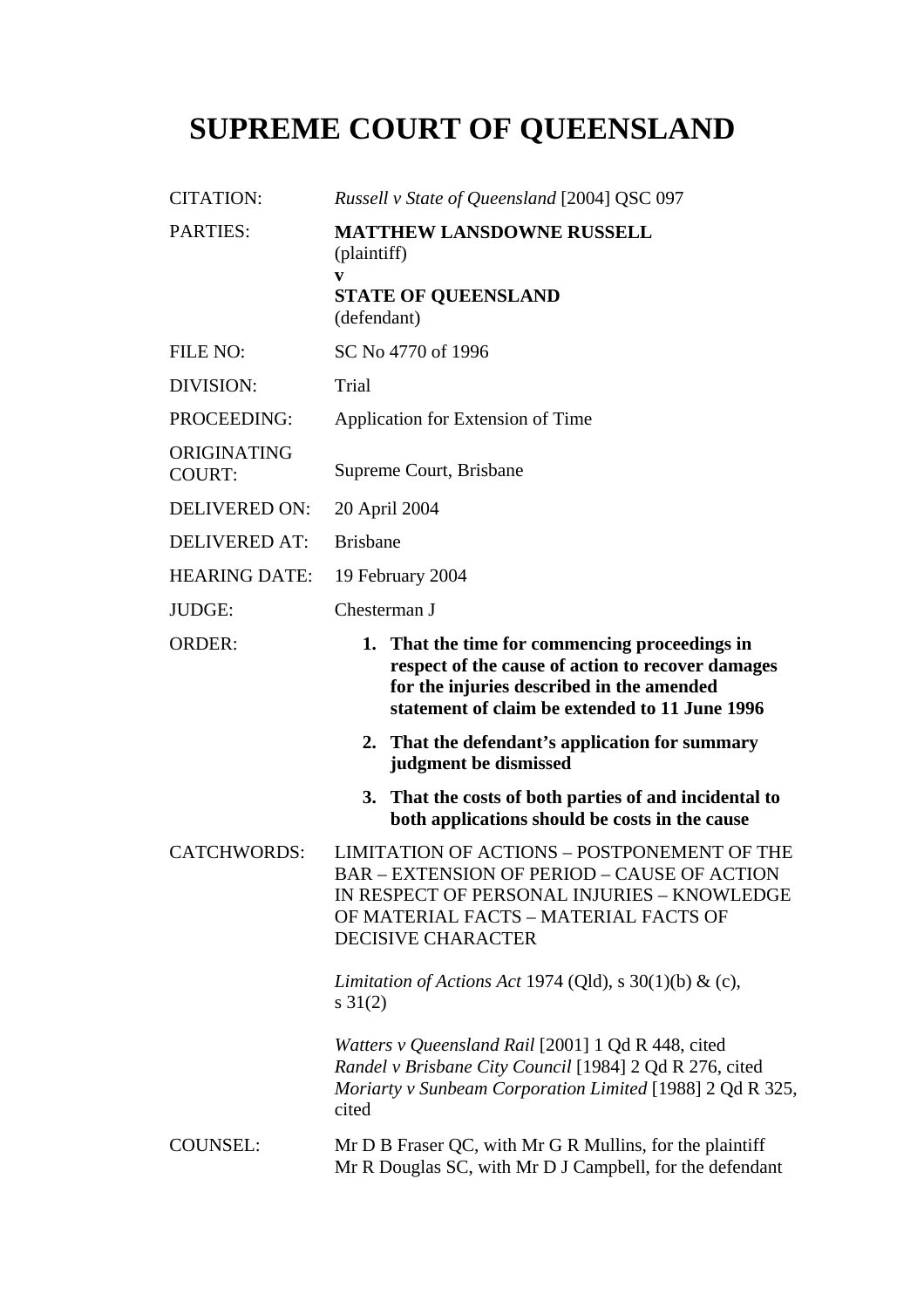## SOLICITORS: Gilshenan & Luton for the plaintiff Crown Solicitor for the defendant

- [1] Between 4 July 1986 and 23 February 1996 the plaintiff was an officer in the Queensland Police Service ("QPS"). He retired on the date last mentioned on the ground that he was medically unfit to continue. He had by then attained the rank of sergeant. Between January 1989 and March 1991 he served, when a junior constable, as a covert police officer investigating offences against the *Drugs Misuse Act* 1986 (Qld). In the course of that service he was obliged to mix with drug addicts, drug dealers and assorted criminals. He had to assume a false identity and to lead a rootless and risky life. The plaintiff asserts that in the course of his covert activities it was necessary for him to consume illicit drugs, particularly cannabis, in order to gain acceptance in the social and criminal milieu he inhabited, and to succeed in the deception his role required.
- [2] The plaintiff complains that the QPS, effectively his employer, did not provide him with adequate advice or support to enable him to make the difficult transition from the assumed life of a shiftless criminal to that of a law abiding citizen and a uniformed constable sworn to uphold the law. He alleges that the difficulties he experienced in the transition should have been observed or foreseen by his employer which should have given him sufficient support and sympathy to allow him to make the change to everyday life.
- [3] The plaintiff has developed a psychiatric illness. It is this which has prevented him from remaining in the police service. He attributes it to the stresses he endured as a covert police officer and the lack of therapeutic support after the cessation of those duties.
- [4] On 11 June 1996 the plaintiff commenced proceedings in this court by issuing a writ of summons. His action was sadly neglected by his former solicitors and proceeded at a most dilatory and unsatisfactory rate. A statement of claim was not delivered until 6 July 1998. It was defective. Following a change of solicitors an amended statement of claim was delivered on 2 August 2000. The case as pleaded is that:
	- (a) The QPS should reasonably have foreseen that the plaintiff's performance of covert duties put him at risk of suffering psychiatric illness and/or developing drug dependence from the consumption of illegal drugs.
	- (b) The QPS owed the plaintiff a duty to take reasonable steps to avoid or reduce those risks.
	- (c) The QPS did not have any procedure or protocol for determining whether the plaintiff was consuming illicit drugs; nor did it have in place any adequate system for carrying out psychological assessment and counselling, training or rehabilitation to ensure that he was not suffering psychological harm from the continued performance of covert duties.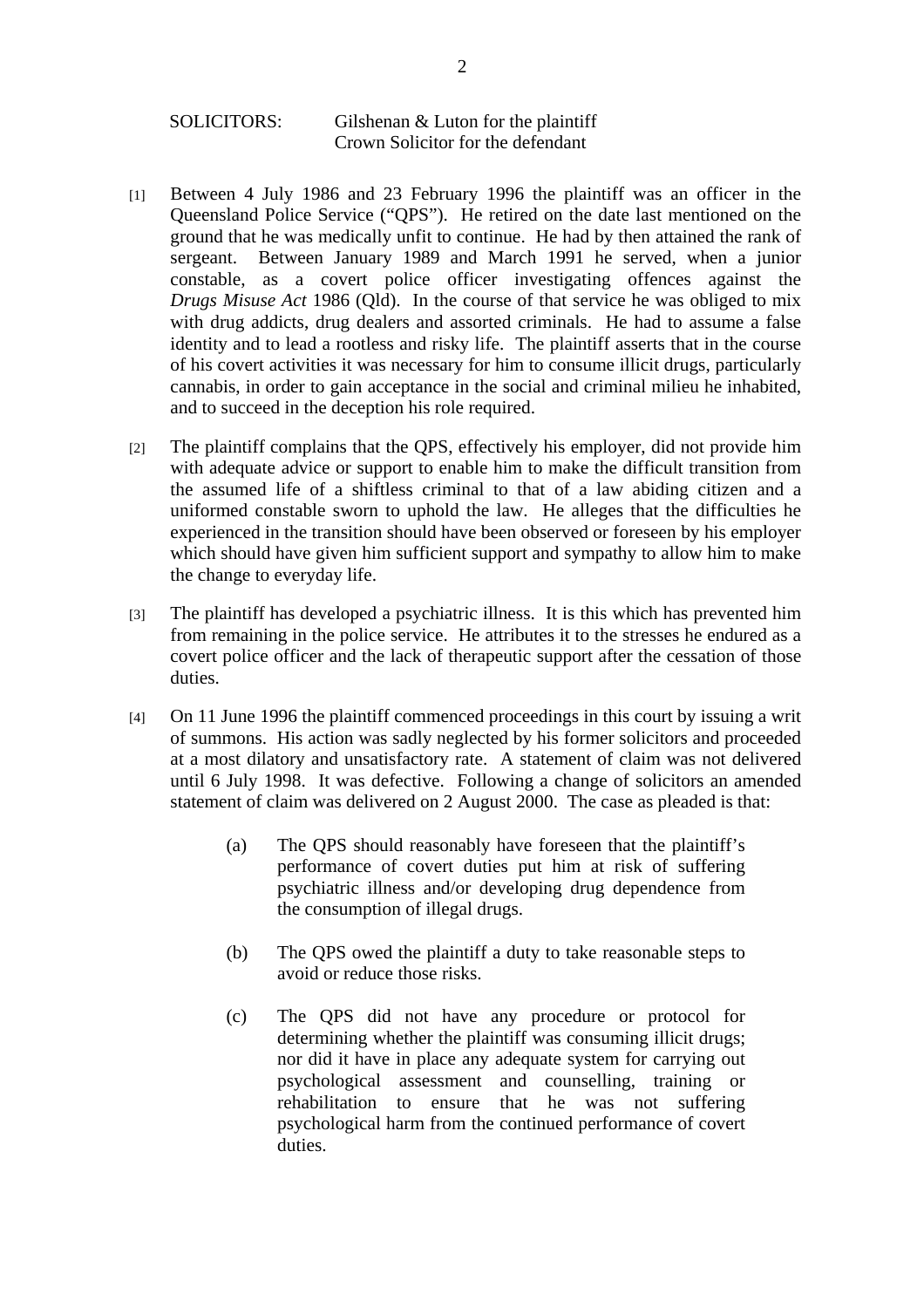- (d) The QPS should reasonably have foreseen that those failures placed the plaintiff at risk of developing psychiatric illness and/or drug dependence.
- [5] By paragraph 15 of the amended statement of claim the plaintiff alleges that by reason of the performance of covert duties he began to use illegal drugs, particularly cannabis, in about 1989 and became dependant upon it in 1990.
- [6] By paragraph 18 it is pleaded that by about 1992 the plaintiff had developed a stress disorder and had become depressed as a consequence of the performance of his covert police duties and his consumption of illicit drugs made necessary by those duties.
- [7] By paragraph 24 it is pleaded that as a consequence of the performance of covert duties and the failure of the QPS to provide counselling or psychiatric or psychological support the plaintiff, in about July 1995, developed a chronic adjustment reaction with emotional disturbance and a chronic depressive disorder.
- [8] By paragraph 33 of its defence the defendant pleaded that the personal injuries which the plaintiff claims to have suffered in 1989 and 1990 occurred more than three years prior to 11 June 1996 when the action was commenced and were 'consequently … statute barred by reason of s 11 of the *Limitation of Actions Act* 1974' ("the *Limitation Act*"). In its terms the defence relies upon the *Limitation Act* only with respect to the injuries, and the cause of action to which they give rise, pleaded in paragraph 15 of the statement of claim.
- [9] On 1 October 2003 the plaintiff applied pursuant to s 31 of the *Limitation Act* for an order that time for commencing the proceedings be extended to 11 June 1996. The defendant opposes the application and on 20 October 2003 cross-applied for summary judgment on the basis that, if the plaintiff's application should fail, the limitation defence is a complete answer to his claim.
- [10] The defendant argued that there is no difference between the stress disorder which the plaintiff pleads developed in 1992 and the chronic adjustment reaction and depression which came on three years later. It submitted that there was, 'but one cause of action to which particulars may be added'. The plaintiff, as I understood the argument, appears to accept this proposition and the course of submissions proceeded on the basis that the plaintiff's psychiatric injury for which he claims damages had its onset in 1992, more than three years before 11 June 1996, so that an extension of time under the *Limitation Act* is necessary to validate the proceedings. Both arguments overlook the fact that the *Limitation Act* is not relied on as a defence to the injuries and the cause of action to which they give rise pleaded in paragraph 18 of the statement of claim, ie. those which began in 1992. I will deal with the application on the basis of the arguments, not the defence, which could no doubt be amended. It is the appropriate course to save time and money.
- [11] It should be noticed that on the evidence the plaintiff's pleaded drug dependence which he acquired in 1990 is not an injury, separate from the psychiatric disorder, for which damages can be awarded. Oversimplifying things a little, the plaintiff's case is that he became accustomed to consuming cannabis while a covert officer. On his transfer to other police duties he experienced psychological difficulties and stress that had their origins in the disorders of his life as a covert operative. He turned to cannabis to reduce the stress, but its consumption in turn increased the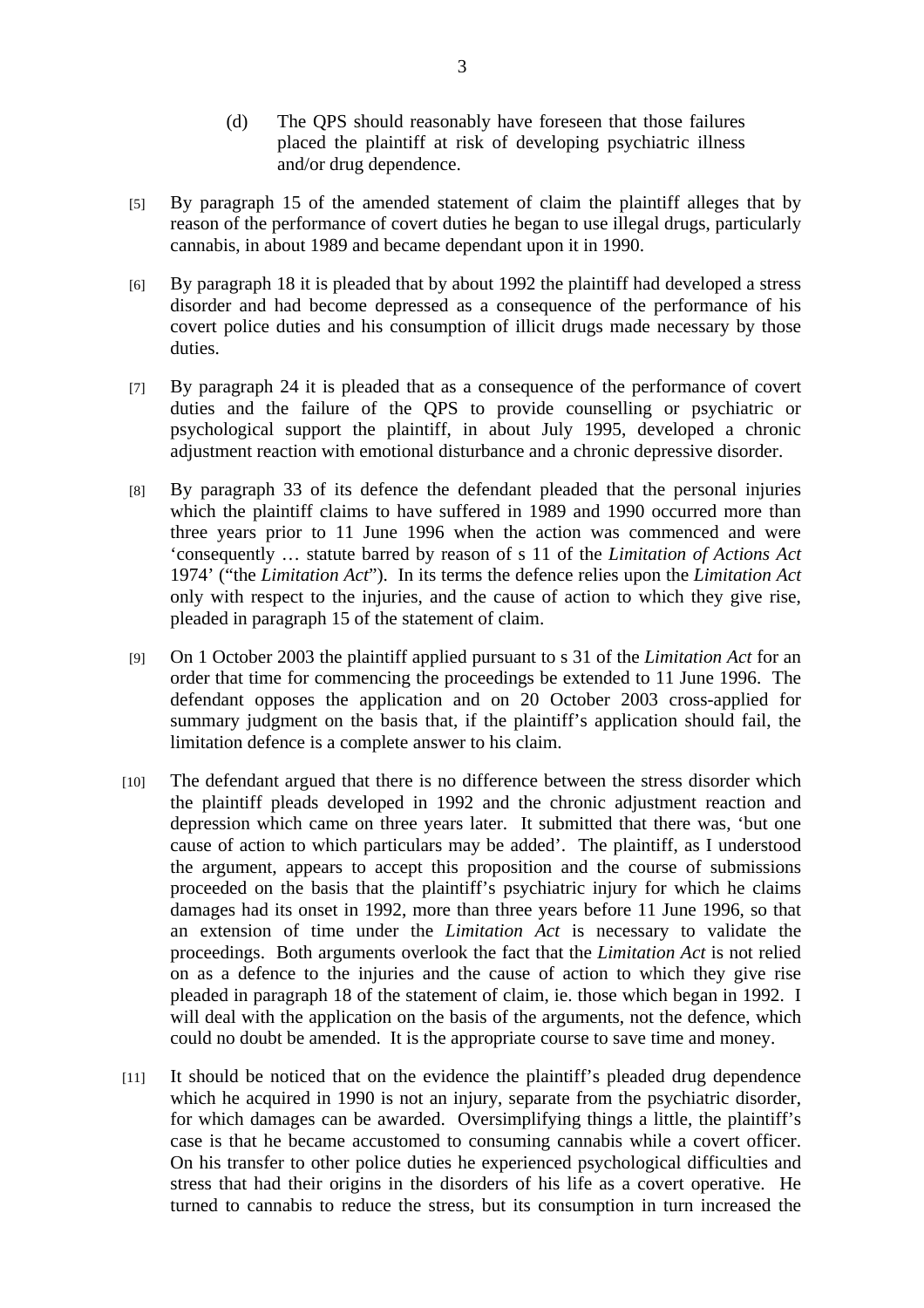level of his anxiety for obvious reasons. He was engaging on a regular basis in illegal activity when, as a sworn police officer, he was bound to uphold the law. Moreover detection would have led to his instant dismissal from the QPS. As the plaintiff's stress became more severe and developed into psychiatric illness his drug dependence worsened. It is therefore to be seen as a consequence of the psychiatric ailments with which he has been diagnosed and is in turn a precipitator of the psychiatric illness, but is not itself a separate condition giving rise to a cause of action.

[12] Despite the manner in which the application was argued it is not, I think, possible to dispose of the application on the basis that there is 'but one cause of action' giving rise to different particulars of damage, ie. psychiatric injury. The application must be conducted by reference to the pleadings. It is not possible to know what evidence will be led or accepted at trial. It may turn out that the plaintiff's chronic adjustment reaction and depression only developed in July 1995. There is some support for this view in the evidence adduced in the application. Should that be the case then the proceedings were commenced within time and no extension is necessary.

It should be noted that the only substantial claim for damages flows from the adjustment reaction and depression which are what prevented the plaintiff from continuing to serve as a police officer.

- [13] I will deal with the application so far as it relates to the stress disorder alleged to have commenced in 1992, or earlier in 1989 or 1990. This was, as I say, the basis on which the matter was argued and it will be critical should the evidence establish that the plaintiff's disabling psychiatric injury is in fact the disorder that commenced prior to June 1993.
- [14] The plaintiff's submission contains a helpful chronology of relevant events distilled from the affidavits. It is reproduced below:
	- '(i) After the plaintiff left covert duties, he was transferred to Maroochydore as a uniform police officer in about May, 1991. He performed uniform duties for several weeks prior to a short period of time where he was involved in plain clothes policing, operating from the Caloundra station.
	- (ii) He completed the Constable First Class course and was promoted to the rank of Constable First Class on or about 19 July, 1991.
	- (iii) In August, 1991 he consulted Barry Kerr, Psychologist, for one session. This was in respect of an investigation into allegations that a fellow covert officer had been injecting speed. He was concerned that he may also fact an investigation and lose his job because of his cannabis consumption.
	- (iv) In about September, 1991 the plaintiff commenced the Police Prosecutors course and commenced prosecution duties in Maroochydore later that year. He took up a posting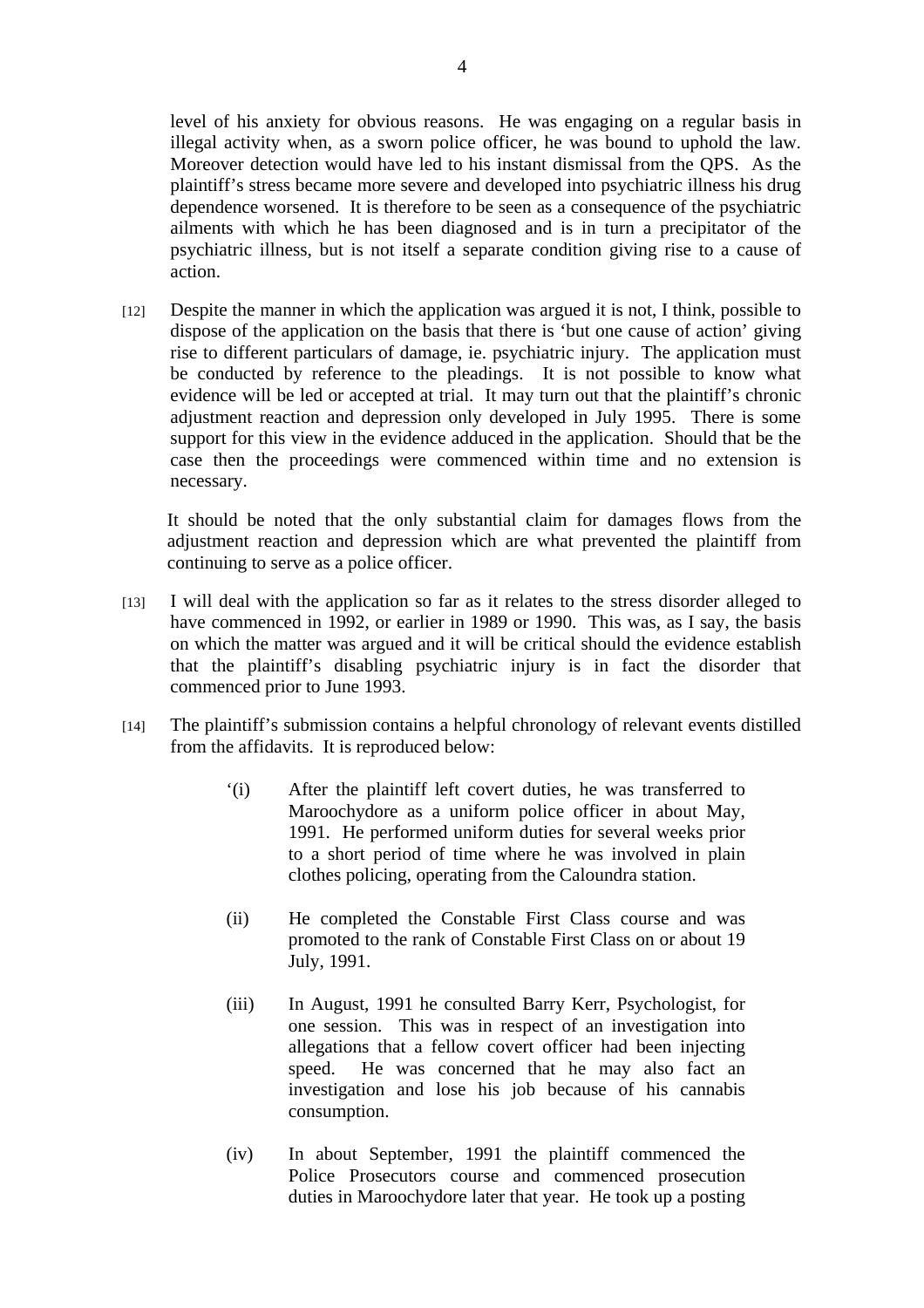as a Prosecutor at Maroochydore from 21 February, 1991. The plaintiff found the position of Prosecutor exacerbated his stress and anxiety. He would come into contact with targets whilst appearing in Court.

- (v) After ceasing covert duties and taking up his posting at Maroochydore, he attempted to cease using drugs. Over a period of approximately 12 months, he only used cannabis occasionally. This was when he came into contact with other covert and former covert officers. During this time he found it difficult to resist the temptation to use cannabis and recommenced regular use of cannabis.
- (vi) In about March, 1992 he read an article in the local newspaper where the then Police Commissioner, Noel Newnham, was quoted as denying that undercover agents were permitted to use illicit drugs. He said they were instructed not to do so. He consulted with the QPS Human Services Officer, Leah Dique. He informed her that he was concerned that he had recorded drug usage on his running sheets. He did not advise her of his ongoing drug consumption because he was concerned about losing his career. He believed he would eventually be able to "kick" the addiction himself.
- (vii) In 1993 he consulted a Dentist in respect of a toothache. He was advised that he was grinding his teeth and that some people grind their teeth because of stress. At the time he attributed his teeth grinding to a combination of the stressful nature of police work generally and concerns he had relating to his continued use of cannabis.
- (viii) In July, 1993 he was having increasing difficulties coping with stress. Professional assistance was suggest by a friend, Regan Carr. He consulted with a psychologist, Mirte Craig, on or about 5 August, 1993. He consulted with her about five times between August and October, 1993 and received counselling and treatment by way of relaxation therapy.
- (ix) The last consultation with Mirte Craig was on 28 October, 2003 (sic 1993). By that time, he had not smoked cannabis for three weeks. He was looking forward to a promotion. He had a positive outlook for the future. No further treatment was recommended.
- (x) In December, 1993 he sought and was successful in obtaining a transfer to Noosa. He performed prosecution duties there when Court was sitting and general policing duties on other rostered days. He subsequently moved to the police barracks.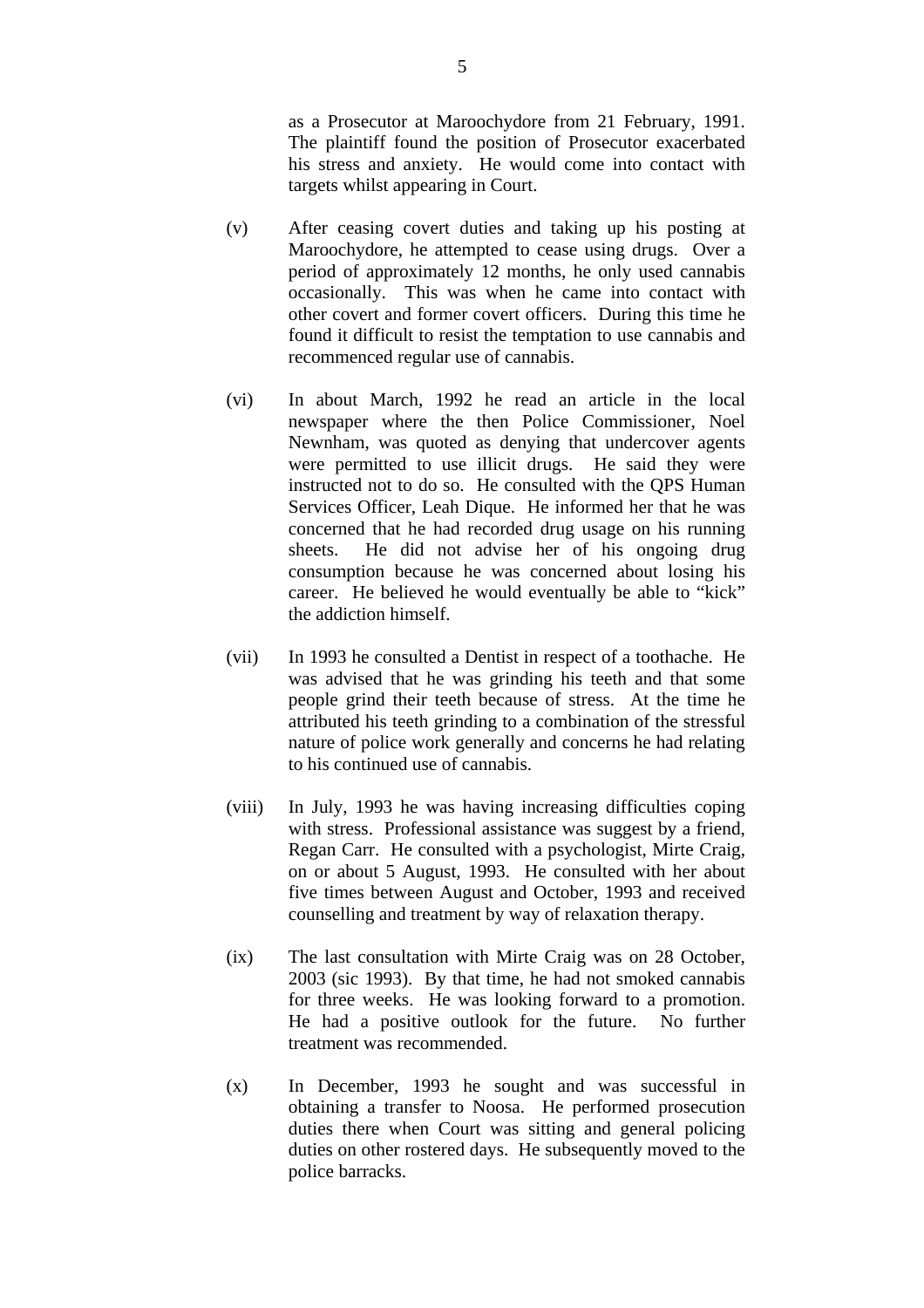- (xi) In about April, 1994, whilst receiving treatment for unrelated medical conditions, he had short discussions with Dr Fitzgerald regarding his work and how he was coping. In May, 1994, Dr Fitzgerald referred him to Dr Brian Hutchinson, Psychiatrist. Dr Hutchinson did not advise him of any diagnosis or that his time in the police force would be limited. He made no recommendation for further treatment.
- (xii) In about July, 1994, the Plaintiff took recreation leave and travelled overseas. He significantly reduced his drug usage on the trip.
- (xiii) Following his return to Noosa, he continued to suffer stress symptoms and recommenced regular cannabis use. He again had trouble with his teeth and consulted another Dentist.
- (xiv) In early 1995, he applied for a posting to the Mareeba Police Station as Prosecutor. He believed a change to the country would reduce stress and he would be better able to cope with his symptoms. During his time at Mareeba his condition worsened. He commenced to consume cannabis each day before work. He found it an escape from the stress and anxiety he was feeling.
- (xv) On or about 31 May, 1995 he returned to Noosa to complete a committal proceeding. He took the opportunity to visit Dr Fitzgerald who discussed his continued use of marijuana. Dr Fitzgerald provided some counselling and suggested some alternatives, including a potential period of detox. They resolved that the plaintiff would attempt to reduce his marijuana use and Dr Fitzgerald would review the situation when he next returned to Noosa. No advice was given to the Plaintiff that his career was at risk.
- (xvi) He continued to seek to address his symptoms and cannabis use. He was unable to reduce his usage. His symptoms got worse. His girlfriend at the time, Cathy Stuart, discovered he was using cannabis and referred him to see Dr Fitzgerald when in Noosa, later that month.
- (xvii) While in Noosa on or about 26 July, 1995 he attended an appointment with Dr Fitzgerald and informed him of the difficulties he was experiencing with anxiety and stress and of his drug dependence. Dr Fitzgerald advised him that he should take a period of time off work. He also prescribed medication, Zoloft.
- (xviii) The following day, Dr Fitzgerald informed the plaintiff that he was suffering from a reactive depression caused by his police service and would need a period of time to recover.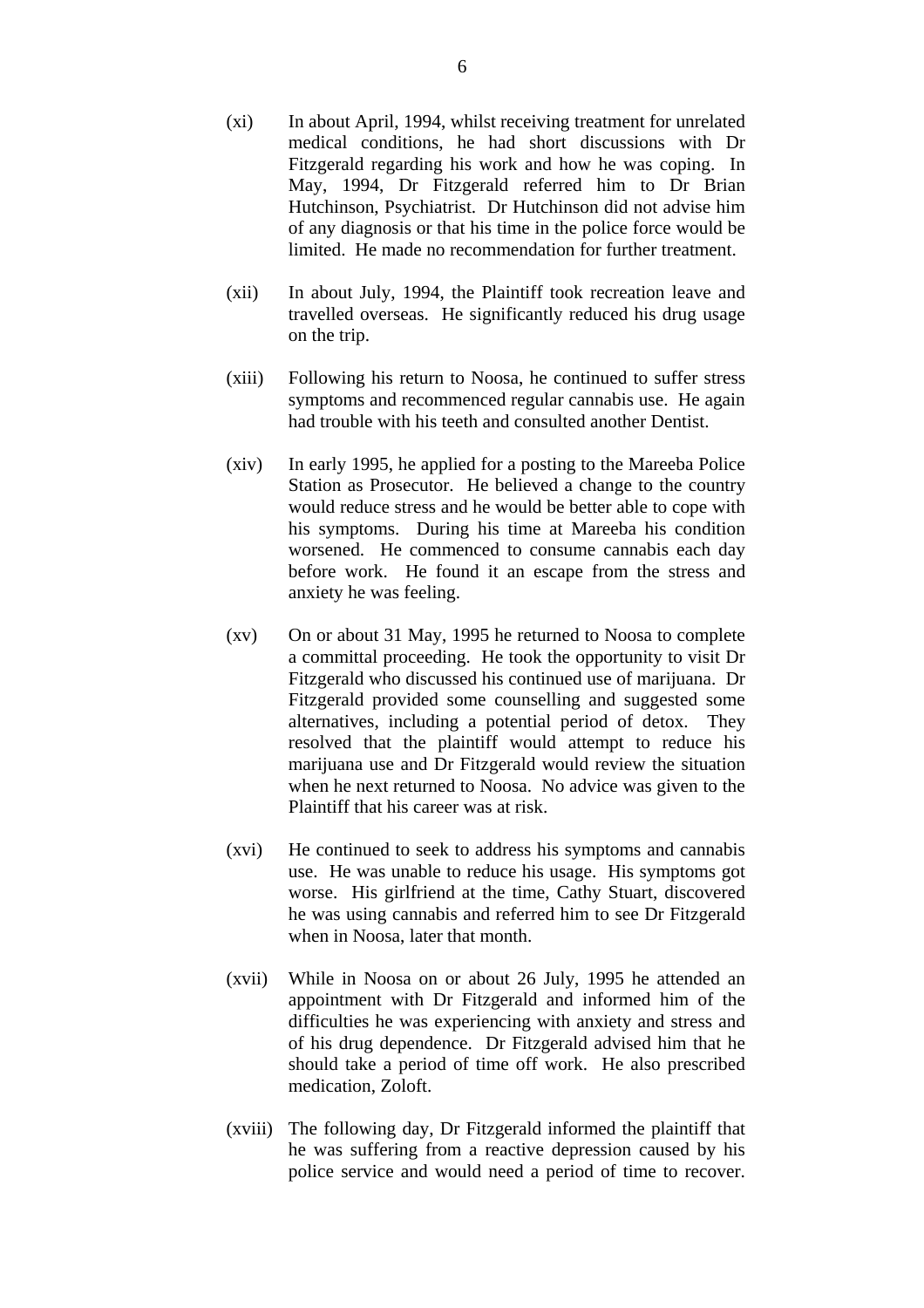He also referred the plaintiff to the Psychiatrist, Dr Colin Seabridge.

- (xix) On 2 August, 1995 the plaintiff first consulted with Dr Seabridge. He continued to be treated over the following months and continued to take Zoloft.
- (xx) During the following two months, he notice a gradual improvement in his condition. Following consultations and advice from Dr Seabridge and Dr Fitzgerald, it became evident to him in October, 1995 that he was unlikely to be able to return to work in the Police Service. He elected to apply for a medical retirement from the Police Service and after that occurred was "*mildly depressed*".
- [15] Dr Fitzgerald, the general practitioner who treated the plaintiff, deposed in his affidavit:
	- '9. By the end of October 1993, I did not consider that the Plaintiff was in need of any further referrals and his presentation did not at that time indicate that he would require further time off work or that his career in the police force was likely to be at any significant risk …
	- 10. The Plaintiff saw me again in April 1994 … I … discussed the Plaintiff's work … and ascertained he was continuing to suffer stress. … I considered the Plaintiff might benefit from seeing a psychiatrist. I gave him a hand-written letter of referral to a Dr B Hutchinson on 6 May 1994. …
	- 11. … I was not consulted by him again in respect of his psychological condition until 31 May 1995 when he consulted with me in respect to his use of marijuana … I contacted … Dr Taylor, who was attached to a drug treatment clinic, … I discussed with the Plaintiff a plan to treat his abuse problem …
	- 13. I was next consulted by the Plaintiff on 26 July 1995 when he complained of a worsening of his symptoms, including tearfulness and sleep derangement. He was continuing to use marijuana. I advised the Plaintiff that he should consider taking a period of time off work in order to recuperate and obtain treatment. I … raised with the Plaintiff that he may wish to consider a period of anti-depressant medication …
	- 14. On about 27 July 1995 I was again consulted by the Plaintiff. … I provided him with a medical certificate for six weeks leave and … gave (him) a referral to Dr Colin Seabridge … psychiatrist. At this time I felt that the Plaintiff was suffering an adjustment disorder with affective features.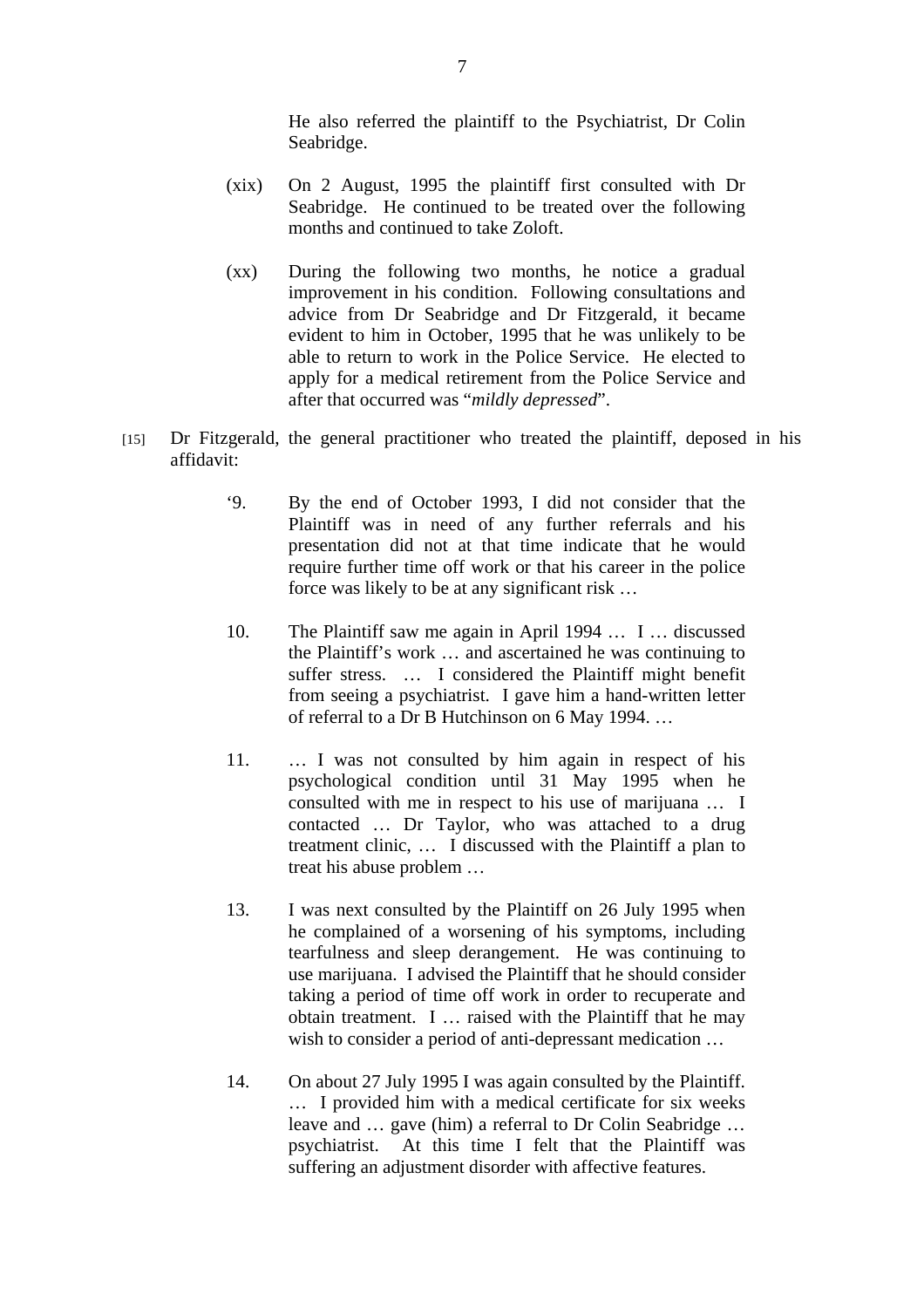- 15. At this time there began to be an emerging indication that the Plaintiff may not be able to return to his police duties …'
- [16] This is the evidence which supports the notion that the plaintiff's symptoms of stress did not develop into a chronic adjustment disorder until about July 1995. Dr Seabridge said in his report of 3 November 1995:

'In 1994, Mr Russell had ten weeks leave and went backpacking overseas, during which time he felt markedly improved and stress free. When he returned, his prosecuting duties … had been taken over … and he went briefly into general duties, before transferring to Atherton, where he again became a Police Prosecutor. He remained unsettled with poor sleep, generalised anxiety, intolerance of minor frustration, feelings of alienation and avoidant behaviour. He was angry and frustrated that he was unable to fulfil the promises he had shown early in his Police career, when he was frequently dux of courses he attended. He became extremely bitter and resentful, blaming the Force generally for this disappointment, and he blamed this particularly on the adverse effect that his two and a half years of undercover had on his general attitude.

Mr Russell has been treated with ongoing therapeutic counselling and he has required drug treatment with Zoloft … He remains emotionally labile, readily reduced to tears, questions his own ability, has totally lost his dedication to his career and is generally angry and frustrated.

Mr Russell is suffering from a chronic adjustment reaction with emotional disturbance, resulting from work-based stress and his condition, in my considered opinion, renders him unfit on psychiatric grounds to resume work in the Police Force.'

[17] The plaintiff was examined by Dr Unwin, psychiatrist, at the request of the Workers' Compensation Board. He reported on 4 November 1996:

> 'The story … I was told of the precipitants and stressors … largely connected to his life as an undercover agent. After (this) work … he felt that he was never the same. … The presenting symptoms were

> > Poor sleep Irritability Emotional lability Fearful of attending the workplace Feelings of suicide … Excessive reliance on physical fitness

The diagnosis … is … adjustment disorder with emotional and conduct features … substance dependence …

Please note that on my interview there is no reason to suspect that he would fulfil the criteria for PTSD. This is important in that the treatment regimes … are quite distinct.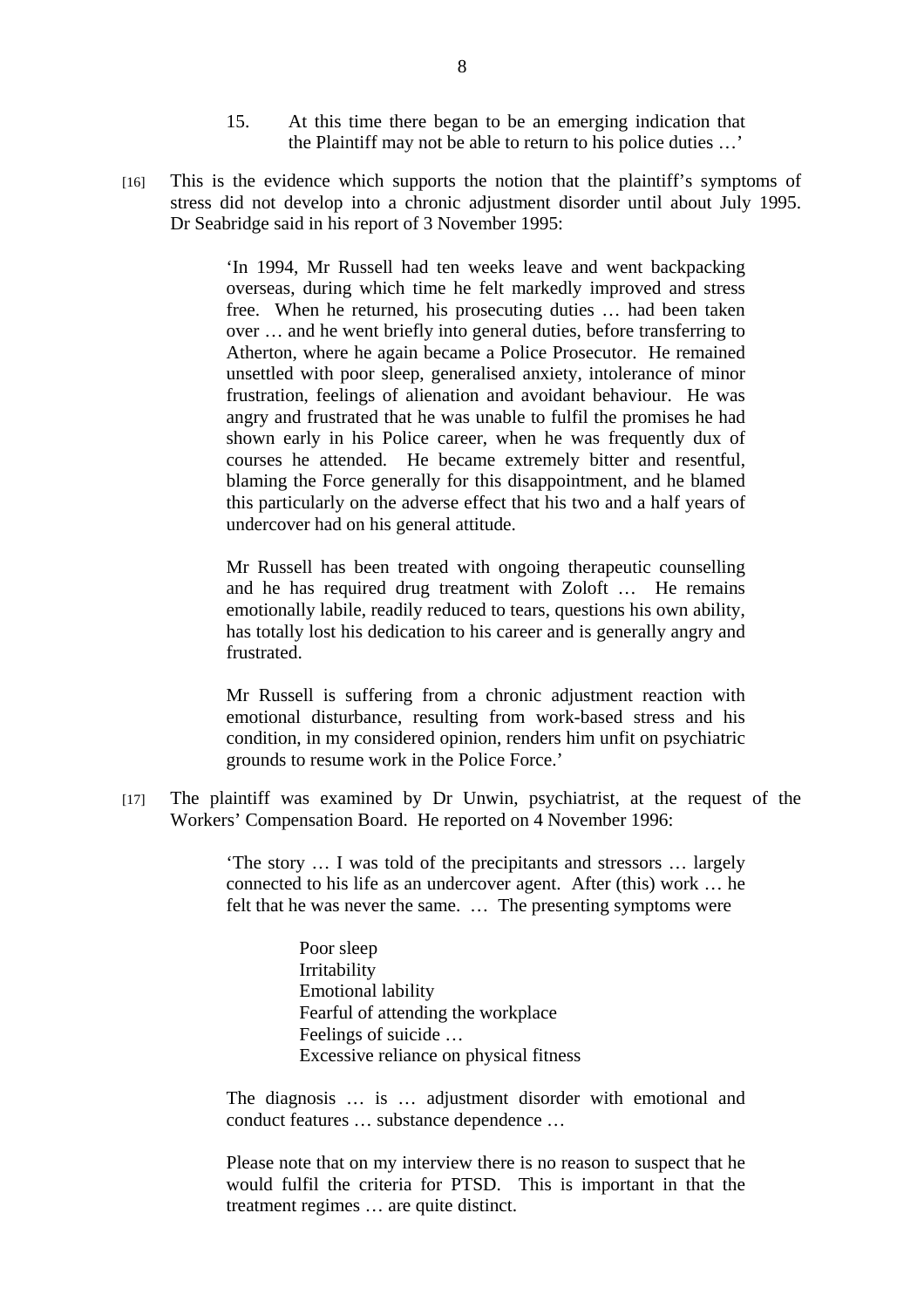The course of the illness (was) as expected. This man is much sicker than even he realises. Although it is true to say that the work he was called upon to do was well beyond his capacity, it is somewhat simplistic to describe all of his deterioration to this. …

This young man has been rendered completely unemployable in the police force or in any like position or career. …'

[18] The plaintiff was also examined by Dr Bell, psychiatrist, at the request of QPS. He reported, on 2 February 1996:

> '… in 1993 he was able to take recreation leave and this did provide some temporary improvement in his condition. … In 1994 he took ten weeks recreation leave … in an attempt to reduce his very high stress levels … symptomology at this stage consisted of the physical manifestations of anxiety, emotional fragility, and being easily moved to tears, often when he thought about work related matters, but sometimes for no obvious reason at all. He felt nervous and uptight much of the time. He suffered sleep disturbance, with restlessness and frequent waking throughout the night. He suffered unpleasant dreams, … he suffered some energy loss … his attention and concentration were reduced and he was very forgetful. … He became disillusioned with police work generally … eventually he lost interest totally in working as a police officer … In the middle of 1995 "it all got too much and I couldn't go on the way it was" … At that time he considered suicide and went on workers' compensation in July 1995.'

It was Dr Bell's opinion that:

'For the past three or four years (the plaintiff) has been suffering from a severe adjustment disorder with anxiety and depressed moods. This condition has now become chronic.

There is not nearly sufficient evidence to support a diagnosis of posttraumatic stress disorder … The cause of the condition has been the accumulated stress of his various police duties over the past few years, particularly the time spent as an undercover agent, which initiated the condition. The extent of the condition has been moderately severe in that he has suffered a profound loss of his previous lifestyle, his health has been severely affected and he is no longer able to perform duties of a police officer.'

[19] It is possible to discern in Dr Bell's report the suggestion that the course of the plaintiff's adjustment disorder and depression was progressive, increasing in severity from its onset in 1992 or 1993 until it became chronic in 1995 and sufficiently severe to be disabling. No finding to the effect can be made, of course, in advance of trial. Dr Bell was not questioned on his report. Neither Dr Unwin nor Dr Seabridge expressed an opinion about the date of the onset of the depressive reaction.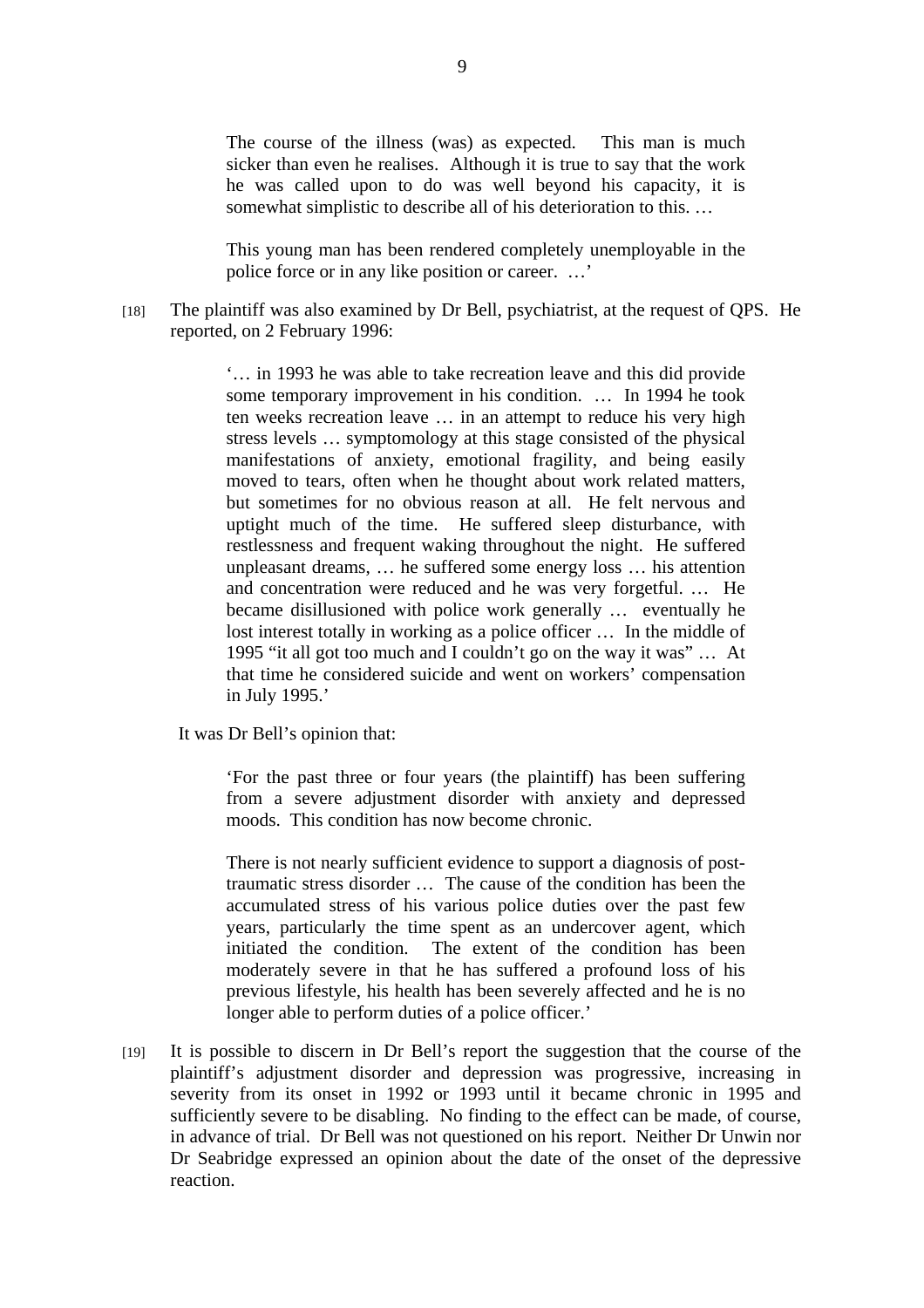- [20] Dr Hutchinson did not provide a report nor an affidavit. He has left practice and cannot be located. There is no record of his consultation with the plaintiff which probably occurred on 21 February 1995. The plaintiff described his interview with Dr Hutchinson as unsatisfactory. He suspected that the doctor was inebriated. He took little interest in the plaintiff's complaints and offered no diagnosis.
- [21] I did not find the evidence of Ms Craig, a psychologist whom the plaintiff consulted on a number of occasions between 1993 and the present, to be of any assistance. She diagnosed the plaintiff as suffering post-traumatic stress disorder which is discounted by the expert psychiatric opinion and she offers no assistance on the critical point of when the plaintiff's adjustment disorder began.
- [22] Section 31(2) of the *Limitation Act* provides, in effect, that three issues must be addressed by a court entertaining an application to extend time. They are:
	- (a) There must be a material fact of a decisive character relating to the right of action which was not within the plaintiff's means of knowledge until a date (in this case) after 11 June 1995, being one year prior to the commencement of proceedings.
	- (b) There must be a *prima facia* case that the defendant would be liable to the plaintiff in an action brought by the plaintiff.
	- (c) Upon proof by the plaintiff of the first two matters there is a discretion whether or not to grant an extension of time, the discretion being affected by any prejudice the defendant might suffer by reason of an extension of time.

The defendant accepts that the second and third considerations should be concluded in favour of the plaintiff. The question for determination is whether a material fact of a decisive character relating to the plaintiff's right of action was not within his means of knowledge until after 11 June 1995.

- [23] The nature and extent of personal injury caused to a plaintiff may be a material fact for the purposes of s 30 of the *Limitation Act*. The economic consequences of a personal injury may themselves be a material fact for the purposes of the section: see *Watters v Queensland Rail* [2001] 1 Qd R 448.
- [24] 'In determining whether time should under s 31(2) be extended there are three matters to be considered under subsections (a), (b) and (d) of s 30. Essentially these are:
	- (a) Whether the unknown fact relating to the right of action is a 'material' fact within the meaning of that subsection;
	- (b) Whether the material facts relating to a right of action are 'of a decisive character' and
	- (d) Whether the fact in question was not within the means of knowledge of the plaintiff.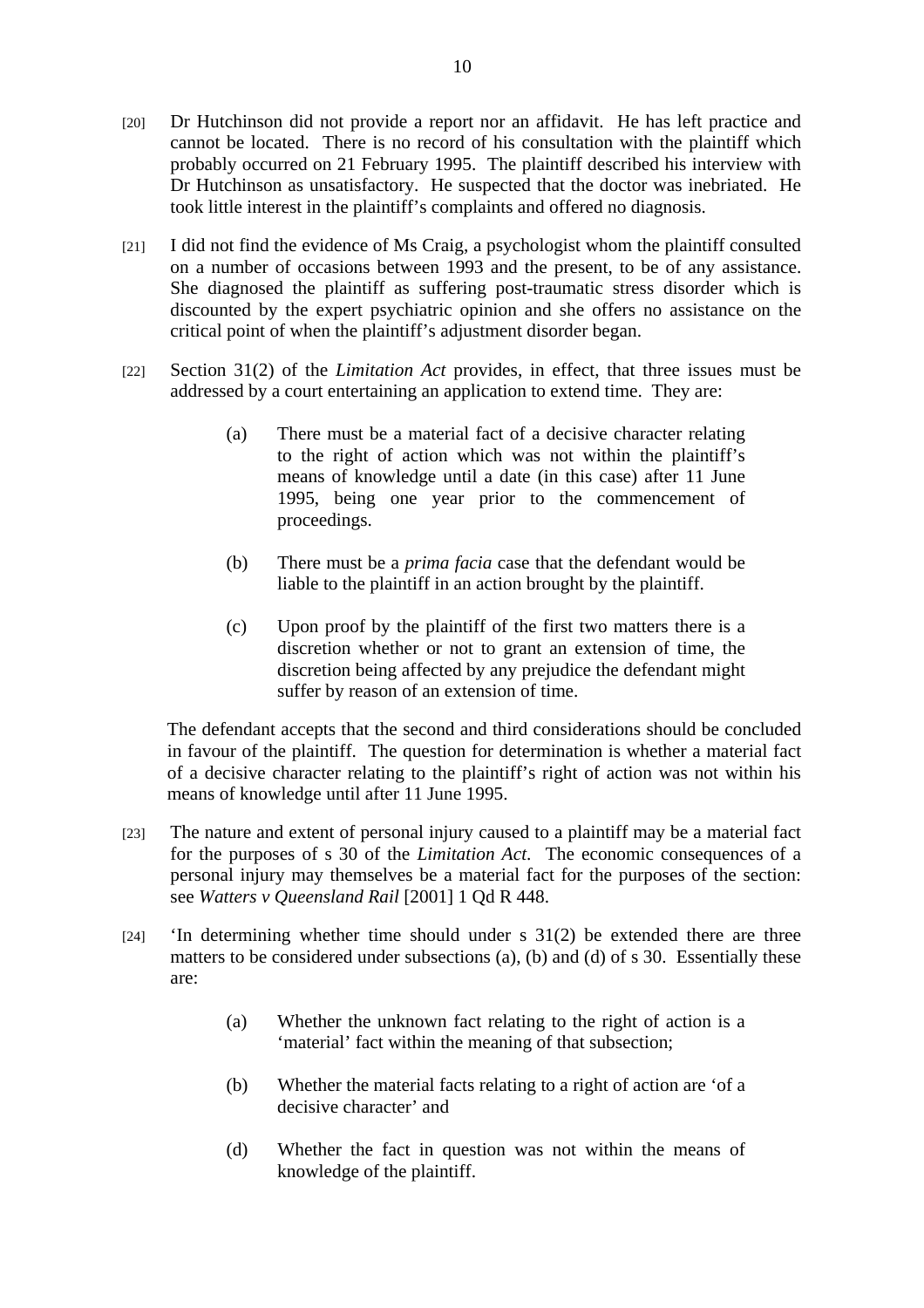Of these, the standard to be applied in determining the second of these matters, involving as it does the behaviour of a reasonable man, is not related to the mentality, personal idiosyncrasies, or behaviour of the particular plaintiff in question. The assessment required by this provision is entirely objective. On the other hand, the background and situation of the plaintiff are relevant to the determination whether he has under s 30(d)(ii) taken 'all reasonable steps' to ascertain the facts …'

Per McPherson J in *Randel v Brisbane City Council* [1984] 2 Qd R 276 at 277-8.

[25] By s 30(1)(b) of the *Limitation Act* a material fact relating to a right of action is of a decisive character:

> '… if but only if a reasonable person knowing those facts and having taken the appropriate advice on those facts, would regard those facts as showing –

- (i) that an action on a right of action would … have a reasonable prospect of success and of resulting in an award of damages sufficient to justify the bringing of an action …
- (ii) that the person whose means of knowledge in question ought in (his) own interests and taking (his) circumstances into account to bring an action …'
- [26] If the evidence available to a particular plaintiff in such that, advised appropriately, he should have pursued an action before the discovery of the material fact, that fact cannot be of a decisive character. The point was described by Macrossan J in *Moriarty v Sunbeam Corporation Ltd* [1988] 2 Qd R 325 at 333 in these terms:

'In cases like the present, an applicant for extension discharges his onus not simply by showing that he has learnt some new fact that bears upon the nature or extent of his injury and would cause a new assessment in a quantitative or qualitative sense to be made of it. He must show that without the newly learnt fact or facts he would not, even with the benefit of appropriate advice, have previously appreciated that he had a worthwhile action to pursue and should in his own interests pursue it. This is what the application of the test of decisiveness under s 30(b) comes down to …'

- [27] The plaintiff identifies the material fact in question as being:
	- (a) The discovery at the consultation with Dr Fitzgerald on 27 July 1995 that he was suffering from reactive depression which would require time off work to recover; and
	- (b) In October 1995 that he was unlikely to be able to continue work as a police officer.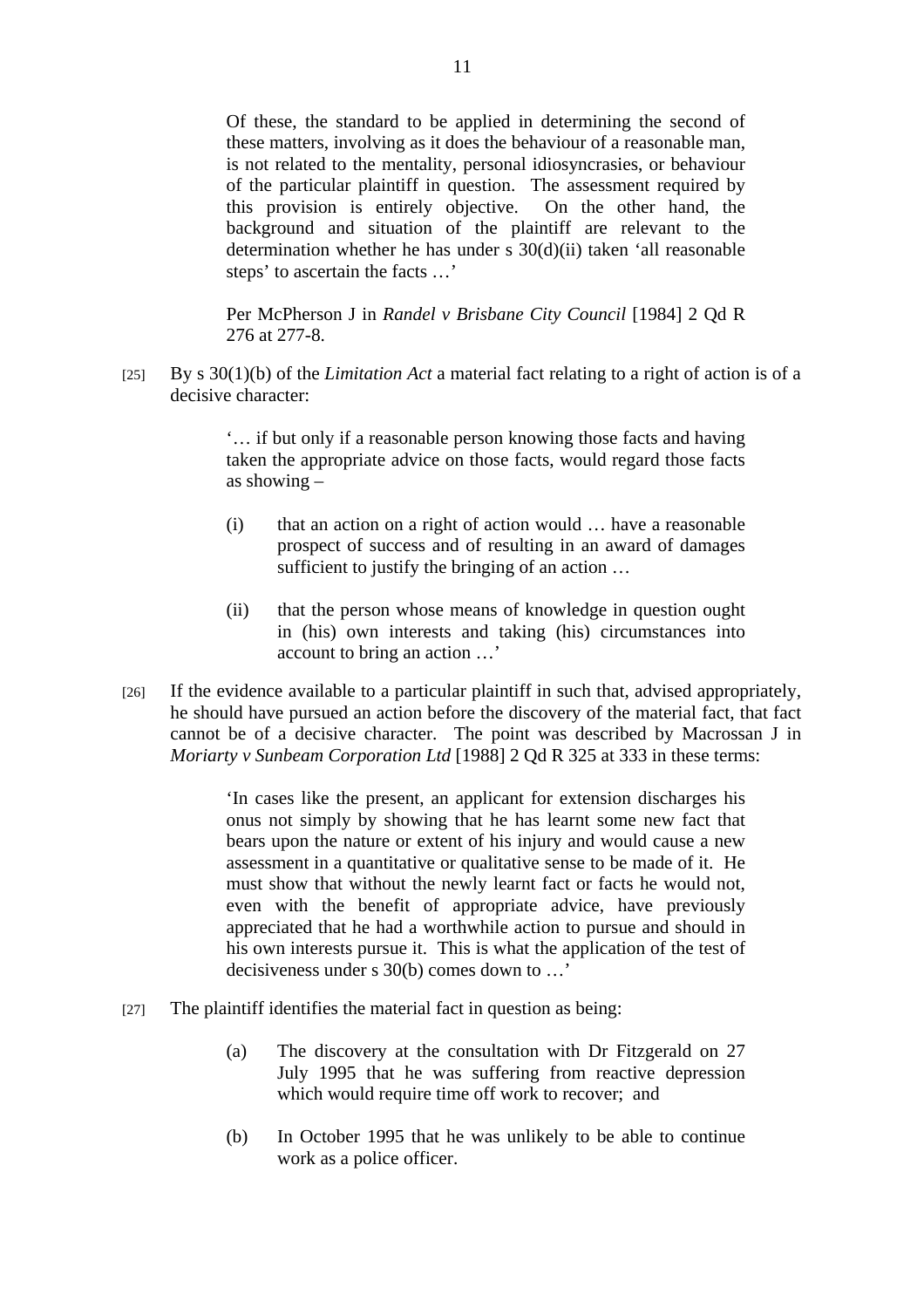I am not sure these two facts are separate. If there be a material fact of decisive character it is, I think, that the plaintiff was suffering from a psychiatric disorder which was chronic and disabling. This fact became actually known to the plaintiff in July 1995.

- [28] In my opinion the diagnosis of a psychiatric disorder in the second half of 1995 was a material fact of a decisive character. I accept the plaintiff's submissions on this point. Prior to that time the plaintiff experienced significant symptoms of stress for which he sought relief by the consumption of cannabis as well as more conventional treatment. He attributed the stress and his drug consumption to the defendant's failure to provide rehabilitative services at the conclusion of his covert career, but prior to the 1995 diagnosis any action to recover damages would have been beset by difficulty and would have yielded little profit. The difficulties will remain if the action proceeds. The defendant contests the basic elements of the claim and there will obviously be a major debate about the aetiology of the plaintiff's condition. Prior to the diagnosis that the plaintiff was unfit to continue duty any damages he might have recovered from his difficult action would have been small. Though stressed and uncomfortable he was performing his duties to his employer's satisfaction and remained in paid employment. There was no prospect of recovering damages for economic loss. Moreover the plaintiff would have had good reason for not commencing an action and thereby advertising to his employer that he was engaged in the illegal activity of possessing illicit drugs.
- [29] In addition the plaintiff was unaware that he had contracted a psychiatric injury prior to July 1995. As far as the material goes none of the doctors or psychologists whom the plaintiff consulted diagnosed such a condition. They were treating him for cannabis dependence which was a consequence, as he saw it, of work related stress. He believed he would recover. Without a recognisable injury there was no cause of action.
- [30] The knowledge that he had a recognised psychiatric injury which was disabling and jeopardised his career meant that an action if successful would produce a substantial monetary result. Without it the plaintiff would go unrecompensed for his lost earning capacity. This fact changed the assessment of whether it was reasonable to commence proceedings.
- [31] The defendant's submissions in response stress the point that the plaintiff suffered symptoms, including physical discomfort, from 1992 onwards and these symptoms remained the same in character. They were those which led ultimately to the diagnosis of reactive disorder and depression. Moreover, it is submitted, the plaintiff's cannabis dependence which he himself ascribed to his covert service and the defendant's failure to address his problem exposed him daily to the risk of exposure and dismissal. Accordingly, the defendant submits, the plaintiff must have known that his condition was serious and was likely to lead to loss of income. So it is said the plaintiff should have commenced an action.
- [32] The submission is cogent but does not, I think, address the plaintiff's real point which is that he believed the symptoms were of 'stress' which he could and would overcome, and so remain a police officer. He sought treatment for stress and for his drug dependence which was a concomitant part of his symptomology. He had successfully evaded detection for several years and not unreasonably believed he could continue until he overcame the problem. It was not until July 1995 that he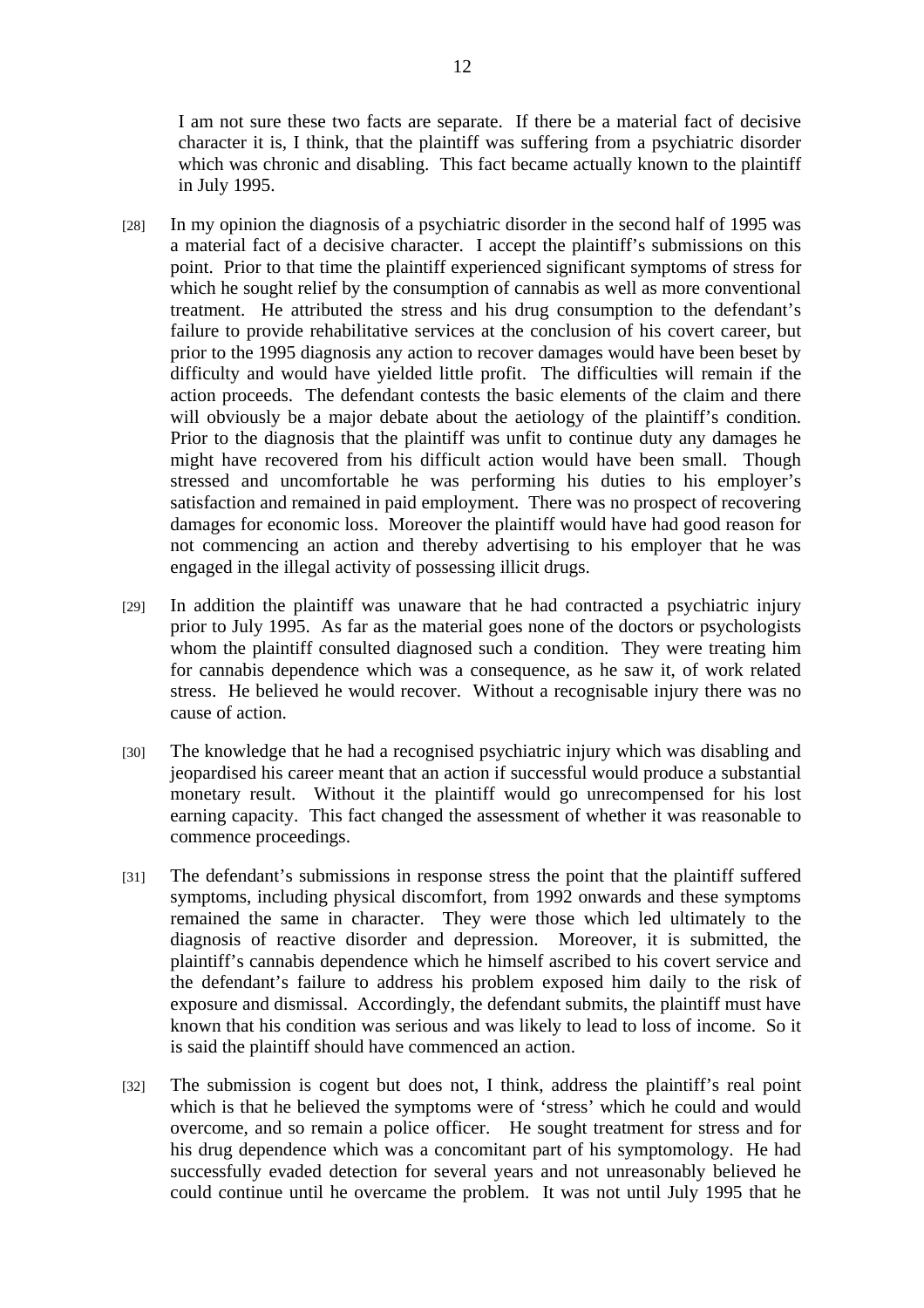was confronted with the reality that he had a chronic psychiatric disorder which disabled him from working.

- [33] For those reasons I do not think it right that the plaintiff should have commenced an action before the 1995 diagnosis. The difficulties in such an action were considerable. The likely award of damages was small. The facts which would be disclosed in the proceedings would expose the plaintiff to dismissal and prosecution. The equation changed with the knowledge that his career was lost, together with his earning capacity. The game was then worth the candle. I am therefore satisfied that a material fact of a decisive character was not known to the plaintiff until after 11 June 1995.
- [34] The real issue in the application was whether that material fact was within the plaintiff's means of knowledge prior to June 1995. S 30(c) of the *Limitation Act* provides that, for the purposes of s 31:

'A fact is not within the means of knowledge of a person at a particular time if, but only if:-

- (i) (he) does not know the fact at that time; and
- (ii) as far as the fact is able to be found out by  $(him) (he)$  has taken all reasonable steps to find out the fact before that time.
- [35] The question in particular is whether the plaintiff took all reasonable steps, prior to June 1995, to ascertain whether he had a psychiatric illness. The defendant contends that the plaintiff's attendance on Dr Hutchinson is destructive of his case. The submission is that the fact that the plaintiff sought psychiatric assistance shows that he appreciated he had a psychiatric disorder for which he needed treatment. It is no answer, the defendant submits, that Dr Hutchinson did not provide a diagnosis of depression or reactive disorder, nor advised the plaintiff that his employment was in jeopardy. Having realised that Dr Hutchinson was uninterested or unable to help him he should have turned to other competent psychiatrists for the assistance he needed. Moreover, it is submitted, his continuing symptoms of "stress" which had begun years earlier indicate that he acted unreasonably in not seeking psychiatric advice and intervention.
- [36] This analysis proceeds on the basis that the plaintiff had a diagnosable depressive condition and/or reactive disorder in February 1995. That is by no means certain on the present evidence. It is not how I understand the case for the plaintiff to be pleaded.
- [37] It is implicit in the defendant's submissions that a competent psychiatric assessment early in 1995 would have produced the same diagnosis given by Dr Fitzgerald and Dr Seabridge later that year. The argument is that for the purposes of the *Limitation Act* the plaintiff is assumed to have sought appropriate psychiatric advice no later than February 1995.
- [38] The defendant's submissions have obvious force and I have not found the decision easy. I have, however, concluded that the plaintiff had taken all reasonable steps to ascertain the material fact prior to 11 June 1995. The background and situation of the plaintiff are relevant to the determination of whether he had taken all reasonable steps to ascertain the material fact. The reality is that the plaintiff was seeking